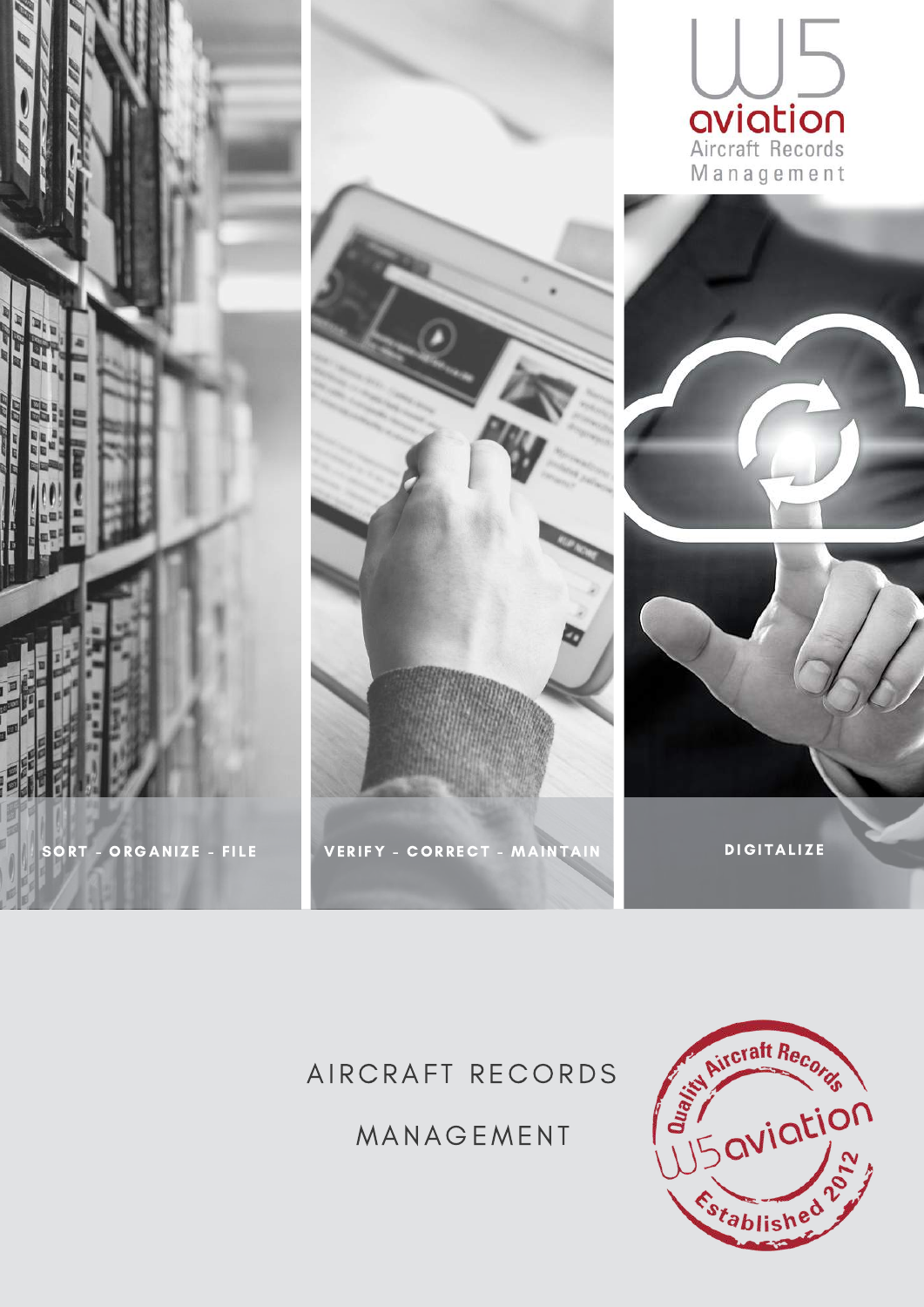# CONTENTS



### 0 3

A B O U T A I R C R A F T R E C O R D S **MANAGEMENT** 

### 0 4

the control of the control of the control of

 $\mathcal{L}^{\mathcal{L}}$  and  $\mathcal{L}^{\mathcal{L}}$  are the set of the set of the set of the set of  $\mathcal{L}^{\mathcal{L}}$ 

 $S ORT -$ O R G A N I Z E - FILE

 $V E R I F Y -$ CORRECT - MAINTAIN 0 5

D I G I T A L I Z E 0 6

 $\label{eq:2.1} \frac{1}{\sqrt{2}}\int_{\mathbb{R}^3}\frac{1}{\sqrt{2}}\left(\frac{1}{\sqrt{2}}\int_{\mathbb{R}^3}\frac{1}{\sqrt{2}}\left(\frac{1}{\sqrt{2}}\int_{\mathbb{R}^3}\frac{1}{\sqrt{2}}\left(\frac{1}{\sqrt{2}}\int_{\mathbb{R}^3}\frac{1}{\sqrt{2}}\right)\frac{1}{\sqrt{2}}\right)\frac{1}{\sqrt{2}}\right) \,d\mathcal{H}^{\frac{1}{2}}_{\frac{1}{2}}(\frac{1}{\sqrt{2}}\int_{\mathbb{R}^3}\frac{1}{\sqrt{$ 

0 7

A C T U A L P R O J E C T

C O N T A C T 0 8

the control of the control of the con-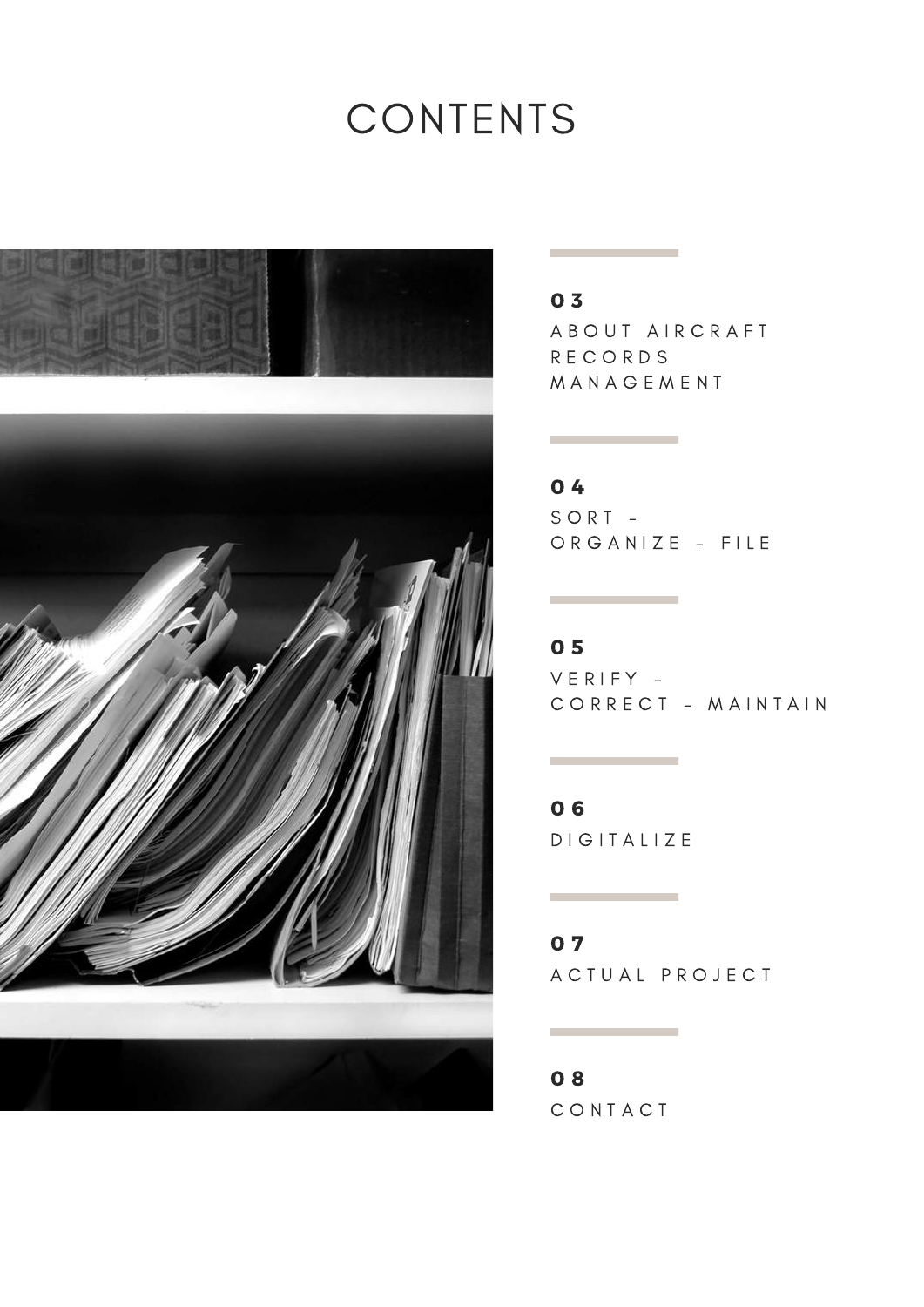### ABOUT AIRCRAFT RECORDS MANAGEMENT

Dear valued customer,

W5 Aviation LLC proudly introduces the Aircraft Records Management Service. Taking good care of a business jet as an asset should include premier upkeeping of the aircraft maintenance records. After all, these records make up at least 20 percent of the aircraft value! Why not give them the proper attention accordingly?

We at W5 Aviation sort, reorganize, digitalize and repack your aircraft technical records. Once processed through our filing system, they will not only be presentable, but complete, reliable and easy to read.

Are you ready to take your aircraft records to the next level?

Contact us for a presentation of the various services we can offer.

LUKAS WEISS DIRECTOR

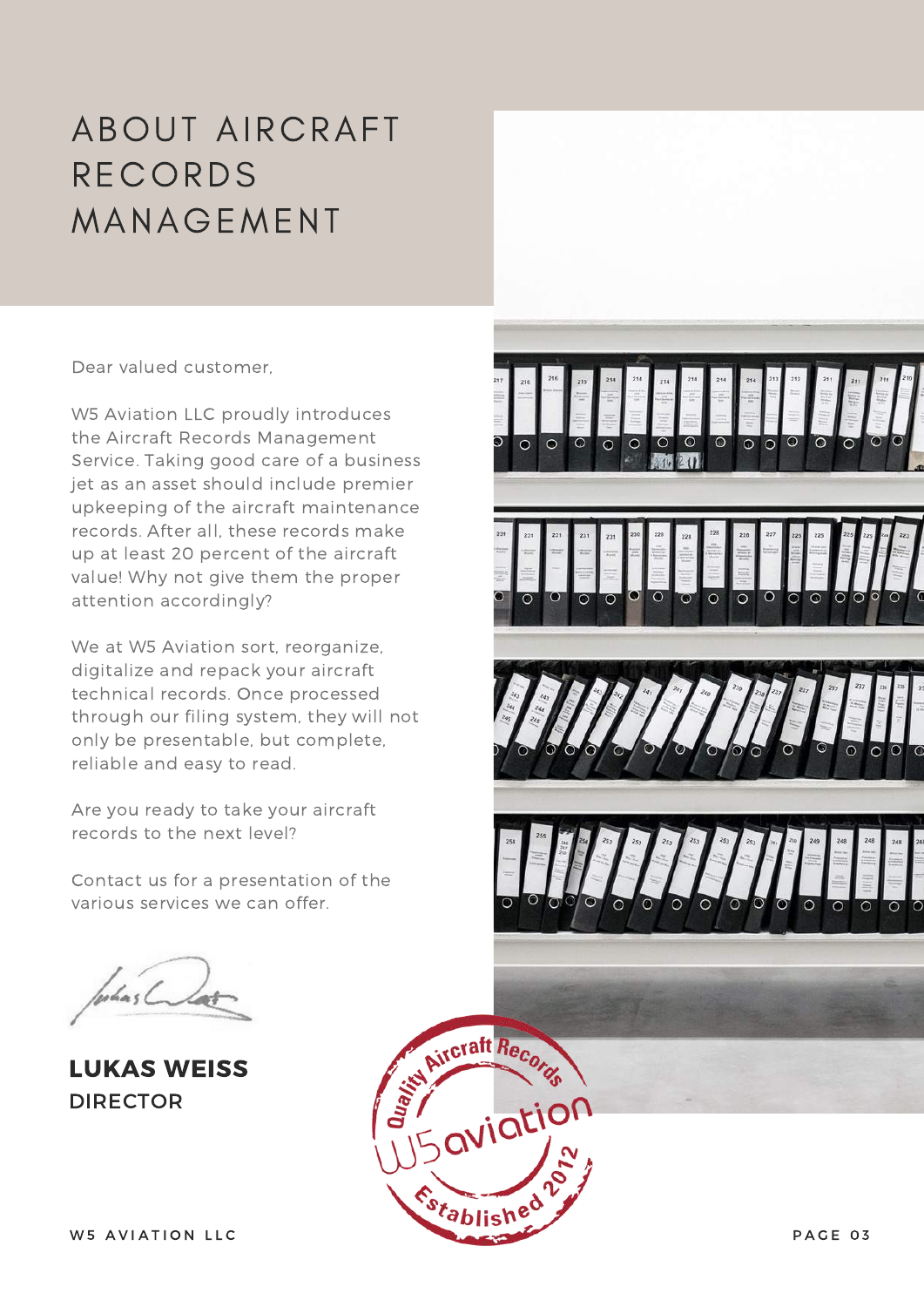### SORT - ORGANIZE - FILE

It is a dry and tedious task and nobody likes to do it: sorting, indexing and filing your aircraft technical records! However, well organized records would make airworthiness reviews or audits of any kind much easier. We have perfected the process of sorting, organizing and filing the records of both aged aircraft and those just entering service.

The W5 Aviation system is straight forward and easy to understand for just anybody, current and future owners and operators. Binders and boxes used are of high quality ensuring proper and durable protection of your valuable files.

#### W 5 A VIATION PROCESS



Receive hard-copy records.

2

Sort files chronologically by date.

3

Identify and index individual work reports.

- 4 Identify and index ADs, SBs, Mods and time critical parts.
- 5 Identify and recover/reconstruct missing data as per FAA AC43-9C and EASA AMC  $M.A. 305(h) standards.$
- 6

Reorganize files in binders and boxes.

7 Issue master inventory list with detailed index.



#### OPTIONAL SERVICES

- Verify and complement computerized maintenance tracking system data (CAMP, CMP).
- Digitalize all data and upload to Cloud

#### A I R C R A F T R E C O R D S K E E PING STANDARDS OUR PROMISE

EASA Part M Subpart C M.A.305 FAA FAR 91.417 FAA FAR 135.439 OTAR Part 39 Subpart D

Once your technical records have been reorganized as per the W5 Aviation Process, you will be able to locate an individual file in less than 5 minutes!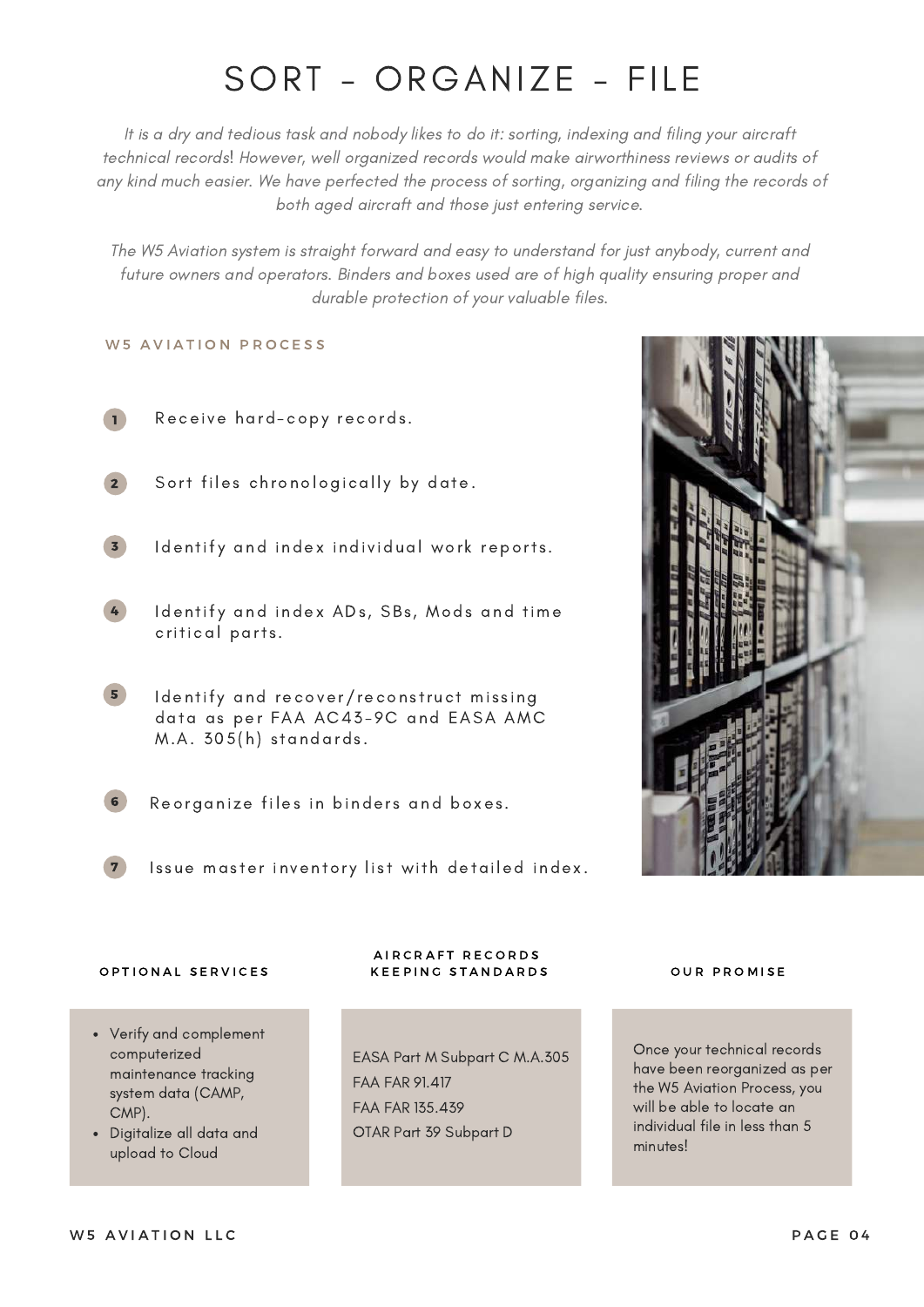### VERIFY - CORRECT - MAINTAIN

For a technical director or CAMO specialist the day is loaded with maintenance planning, dealing with an AOG or an on-site visit at the MRO working on your aircraft. Keeping up with maintaining your aircraft records usually ends up at the bottom of the to-do-list. That is where W5 Aviation can step in and support.



#### W 5 A VIATION PROCESS

- Receive hard-copy work reports. 1
- 2 Check package for completeness (compare with work order).
- 3 Update aircraft log books with release certificates .
- 4 Monitor and verify computerized maintenance program update (CAMP; CMP):
	- Compliance date and times
	- . Task, AD and SB compliance
	- . Next due for overhauled or replaced components
	- . Link to scanned compliance records (CRS, task card, parts certificate).
- 5 Initiate and supervise all necessary corrections.
- 6 Reorganize files in binders and boxes.
- 7 Update aircraft records master inventory list and i ndex .
	- Store files at the W5 Aviation warehouse or owner/operator location .

#### O P TIONAL SERVICES THE RESOLTS FOR BEST RESULTS

- Digitalize all data and upload to Cloud.
- Issue detailed audit report to support the annual airworthiness review.

We recommend to first reorganize all history records as per the W5 Aviation "Sort-Organize-File" method.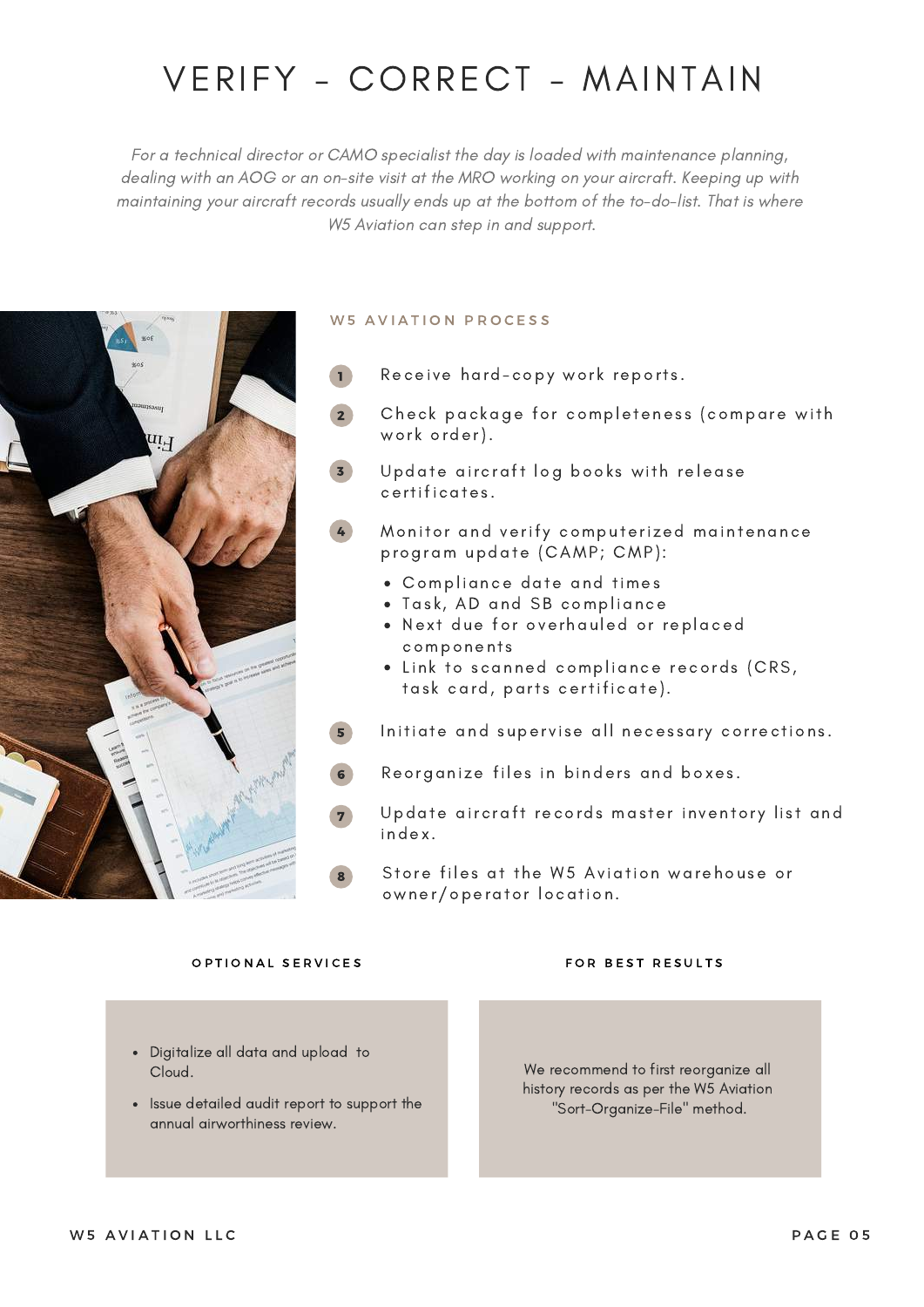### **DIGITALIZE**

Get ready for the digital age by generating a complete digital image of all paper aircraft technical record files. The two main computerized maintenance programs (CAMP & CMP) offer digital logbooks and a database for all scanned files. This database is only useful if maintained properly. We will verify all digital files on these platforms and complement the database as needed. In addition W5 Aviation offers an independent, easy to use cloud based digital storage for all your aircraft records.





CAMP/MYCMP ELECTRONIC **DATABASE** 

- Verify that all critical aircraft history maintenance data is available and properly filed on the platform. 1
- $\sqrt{2}$ Complement the database with missing history files.
- 3 Complement and maintain e-logbooks for airframe, engines and APU.
- 4 Monitor updates of current and future maintenance events.

#### W 5 A VIATION CLOUD **SERVICE**

- Sort, organize and file all aircraft technical records as per W5 Aviation process.  $\left( \begin{array}{c} \mathbf{1} \end{array} \right)$
- $\left( 2\right)$ Digitalize the files.
- 3 Index individual files and documents for easy access to a level selected by the cl ien t.
- 4 Upload all data to the W5 Aviation Cloud or customer's own network as per the latest electronic data management protocols.

### CLOUD SERVICE

W5 Aviation can store your digitals files on OneDrive for Business if desired. Encrypted and password protected access for selected individuals can make remote audits for leasing companies, banks, authorities and prospective buyers possible. No CAMP/CMP access or knowledge, and no special software needed. Access to your data from anywhere, anytime!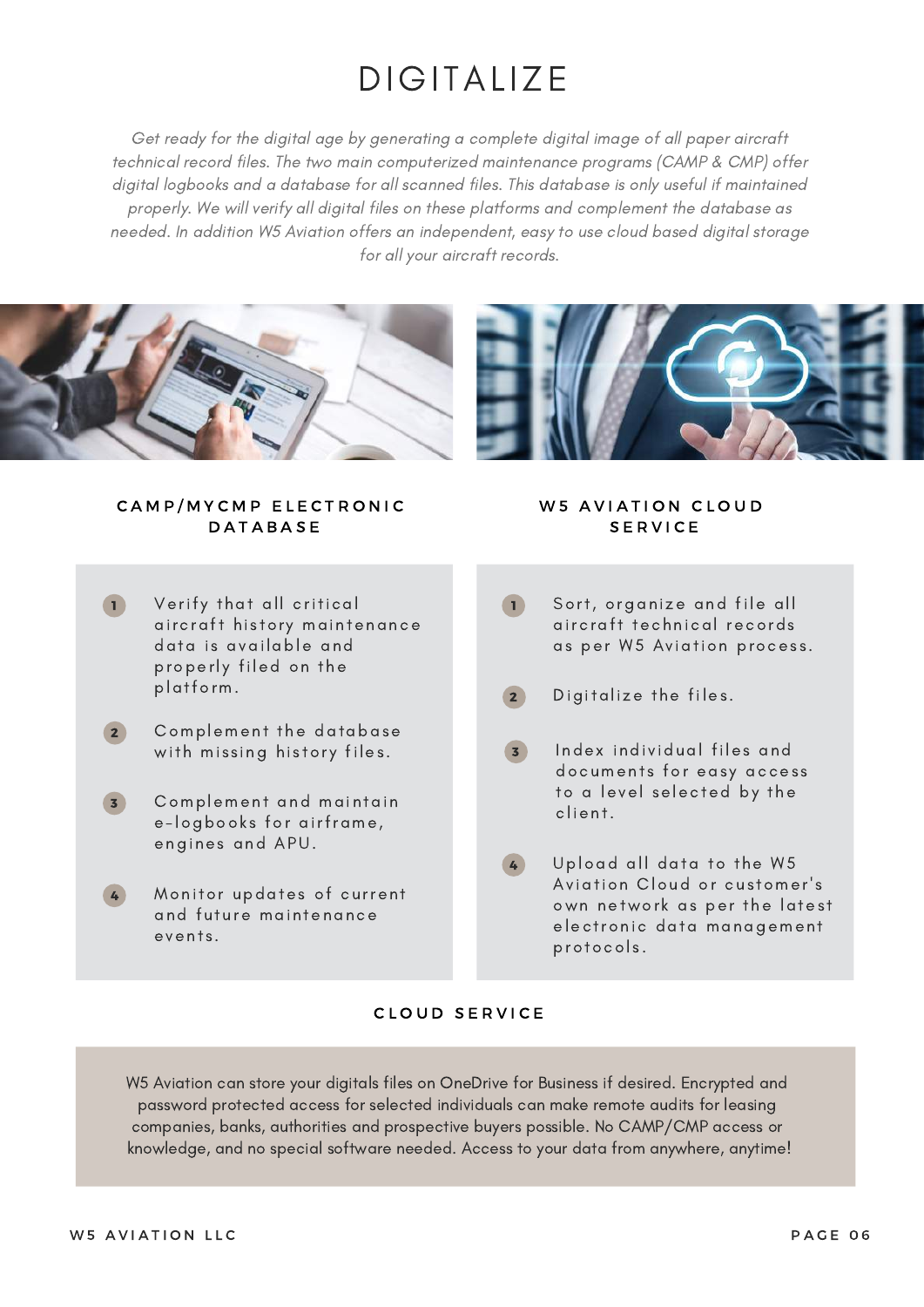SORT - ORGANIZE -FILE

# W5 AVIATION PROCESS

(actual project)



records



1 Receive hard-copy **1 August 1** Ready for shipping 5



2 Sort







Issue master inventory list 4





Reorganize in bi nder s & boxes 3